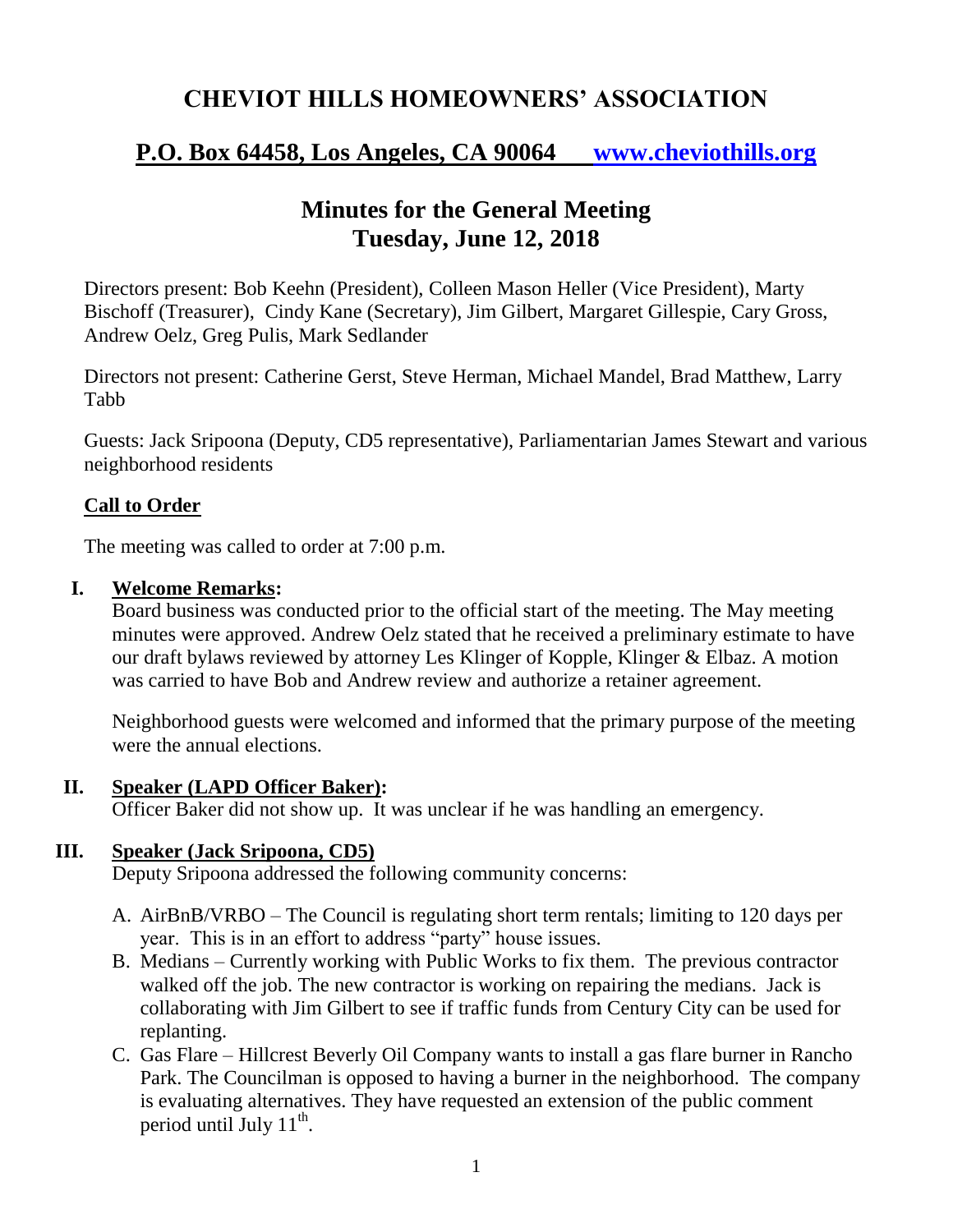D. Pico Up-Zoning – Councilman Koretz has worked to limit the up-zoning on Pico Blvd as it relates to the Expo Transit Neighborhood Plan. He has listened to constituents, met with the Planning Department and is trying to implement prior regulations. The council office wants to create a "custom zone" to balance the growth with maintaining a "small town feel".

Residents in attendance expressed the following concerns to the council office:

- 1. Homelessness in the neighborhood abandoned bank building (Pico/Overland); Rancho Park. Deputy Sripoona said that he would send out service workers to check on these locations. The number was provided for LAPD non-emergency help line 877- 275-5273. Residents can request outreach workers to visit homeless needing services. Residents feel that the 99 cents store on Pico attracts many homeless. This location is private property.
- 2. RVs on Patricia Regulations prevent RVs from parking in a sensitive zone (more than 500 feet from schools, daycare facilities and parks). Additionally there is a 72 hour limit for parking without moving the RV. Residents complained that RVs are being moved 50 feet to comply with this rule.
- 3. There is a vacant building at Westwood and Tennessee. Deputy Sripoona will report this to Building & Safety.
- 4. The Westside of Rancho Park needs servicing. The fences are rusting and old vines are overgrown.
- 5. Lack of Parking on Pico The Westside Neighborhood Council has a \$4million grant to make Pico more pedestrian friendly.
- 6. Bird Scooters The mayor has sent them a cease and desist letter. The DOT is working on regulations for these scooters (sidewalks, helmets).
- 7. Burglaries Residents want answers for the increase in burglaries in this neighborhood. There was a great deal of frustration especially from homeowners that have recently been burglarized. There are not enough police cars patrolling the neighborhood. The council office is working with West LAPD to get more cars. The recent passage of Proposition 47 increased the limit on felony definition. Deputy Sripoona suggested that residents contact the new Assembly member Sydney Kamlanger-Dove to express their concern. LAPD has received more funding to hire more civilians for desk jobs, which will free up officers currently doing those jobs. It was suggested to park more empty patrol cars throughout the neighborhood. Resident Jera Trent plans to reschedule a crime meeting. Perhaps the new Chief of Police can be invited to a community meeting. It was stressed that residents go down to the police station to file reports of any kind. This helps provide an accurate picture of what's happening in the community. Additionally get to know your neighbors to help with crime reduction. Look out for each other: Neighborhood Watch.
- 8. Trimming of Palm Trees one resident was concerned with the lack of tree trimming along Motor Ave. The city indicated that they trim these large palm trees approximately every 7 years. The large palm fronds can be dangerous especially in a wind storm.